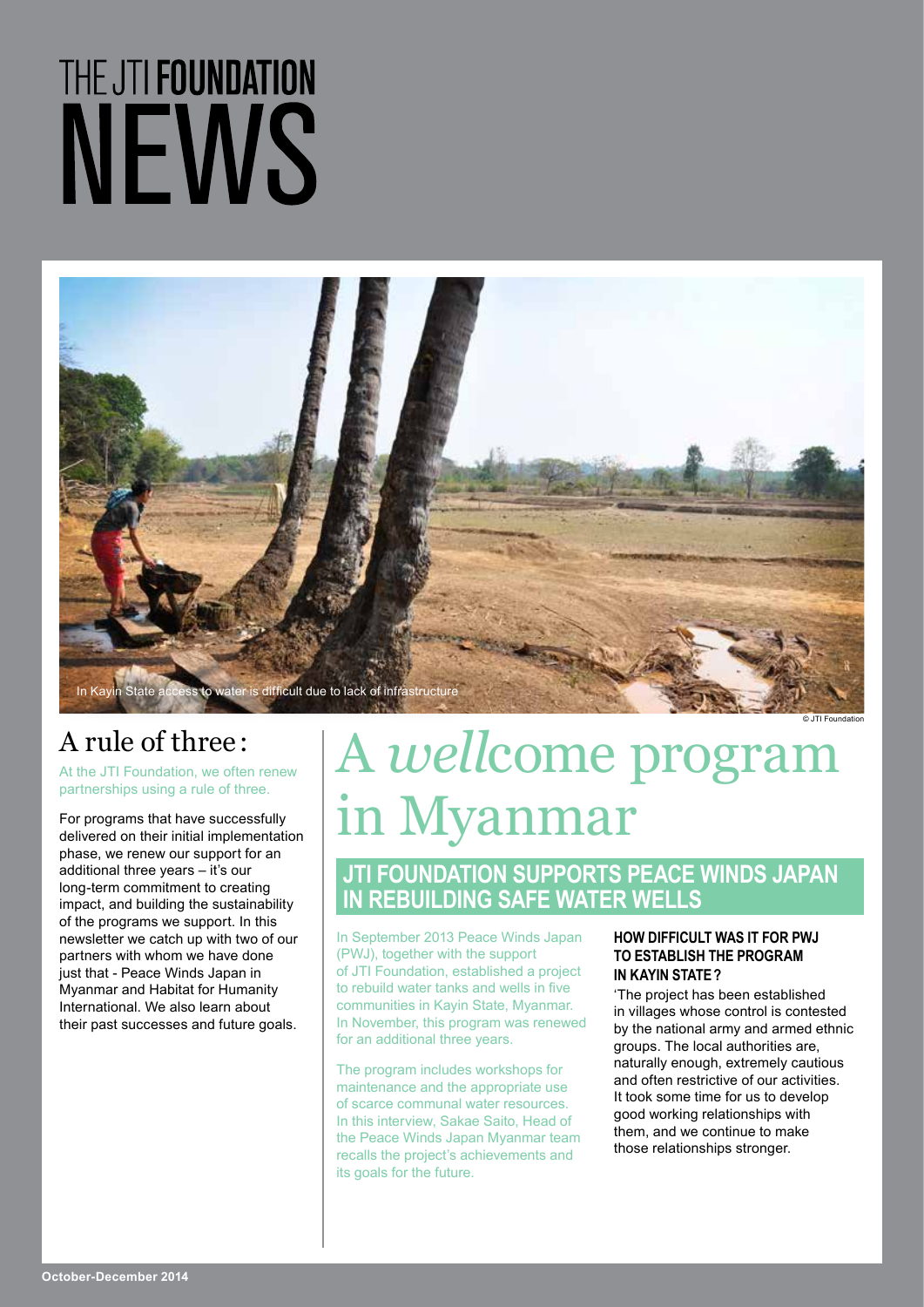#### **WHY DID YOU CHOOSE TO ADDRESS ISSUES OF SAFE WATER MANAGEMENT, AND HOW DID YOU DEVELOP THE PROGRAM?**

'Safe drinking water is a basic human need. Our target communities have lived in conflict areas for half a century, and much of the infrastructure is underdeveloped. Restoration of access to water is important for the survival of local residents, and it is vital to hasten to resettlement of refugees and internally displaced people who are already returning to their home towns, and support those who may return to the region in the future.

#### **HOW DID YOU CHOOSE THE LOCATIONS FOR THE WELLS?**

'The first phase of the project was stakeholder field assessments. Based on a survey and information provided by the local authorities and civil society organizations operating in the area, we selected the villages that most suffered from water shortage. Their wells often dried up for a few months before the start of the rainy season, and they consequently became dependent on very murky water from wells or water from the river. This increased their risk of contracting waterborne diseases.

#### **HOW MANY WELLS HAVE YOU CONSTRUCTED SO FAR, AND HOW MANY FAMILIES ARE BENEFITING FROM THEM?**

'Five wells have been constructed and more than 2,600 people of some 400

families now enjoy safe-drinking water from those wells.

#### **THE PROJECT IS EXTENDING ITS REACH. CAN YOU DESCRIBE THE NEW ACTIVITIES?**

'Some of the villages in Kayin State are susceptible to flooding during the rainy season. We are therefore adding a component of disaster risk reduction. This means that, amongst other things, a local coordination mechanism for disaster preparedness and response will be established in 30 villages, an appropriate early warning system will be introduced, and community-based disaster drills will be conducted. We will also start social marketing of 450 solar lanterns in villages without electricity. The lantern, which can be quite useful equipment for disaster preparedness, can also be used in everyday life as a lighting devise, securing prolonged productive hours for economic/domestic work and opportunity for children's education after dark. The lantern can be also used as a charger for mobile phones, which could increase the opportunity for communication, and improve social and economic life. We will continue to construct or renovate 10 water facilities (either wells or gravity-flow water pipes).

#### **HOW DO YOU ENSURE THAT THE WELLS ARE SUSTAINABLE?**

'Before selecting villages for project implementation we examine the capacity, cohesiveness, and attitude of the villages to ensure that they are capable of maintaining the wells. We also provide them with the necessary mechanical tools and maintenance training.

#### **WHAT ARE THE BIGGEST CHALLENGES AND REWARDS OF THE PROJECT?**

'We have to plan and conduct our activities with uncertainty about the future of the national ceasefire being negotiated between the government and armed ethnic minorities. There is also uncertainty about the political situation leading up to the general elections late in 2015, and about possible repatriation of refugees from neighboring Thailand. All of these uncertainties affect our project either directly or indirectly. But despite the uncertainties, we are compensated by the joy of collaborating with project stakeholders – our colleagues, partners, counterparts and the beneficiaries.

#### **WHAT ARE THE LONG-TERM PLANS FOR PEACE WINDS JAPAN IN MYANMAR?**

'For now, we will concentrate our efforts on safe water management and disaster risk reduction. In the future however we would like to be able to design and introduce a unique approach to address the prevailing needs of local communities. It's important to be able to identify beneficiaries – people's vulnerability can quickly shift in this fast-changing society.'



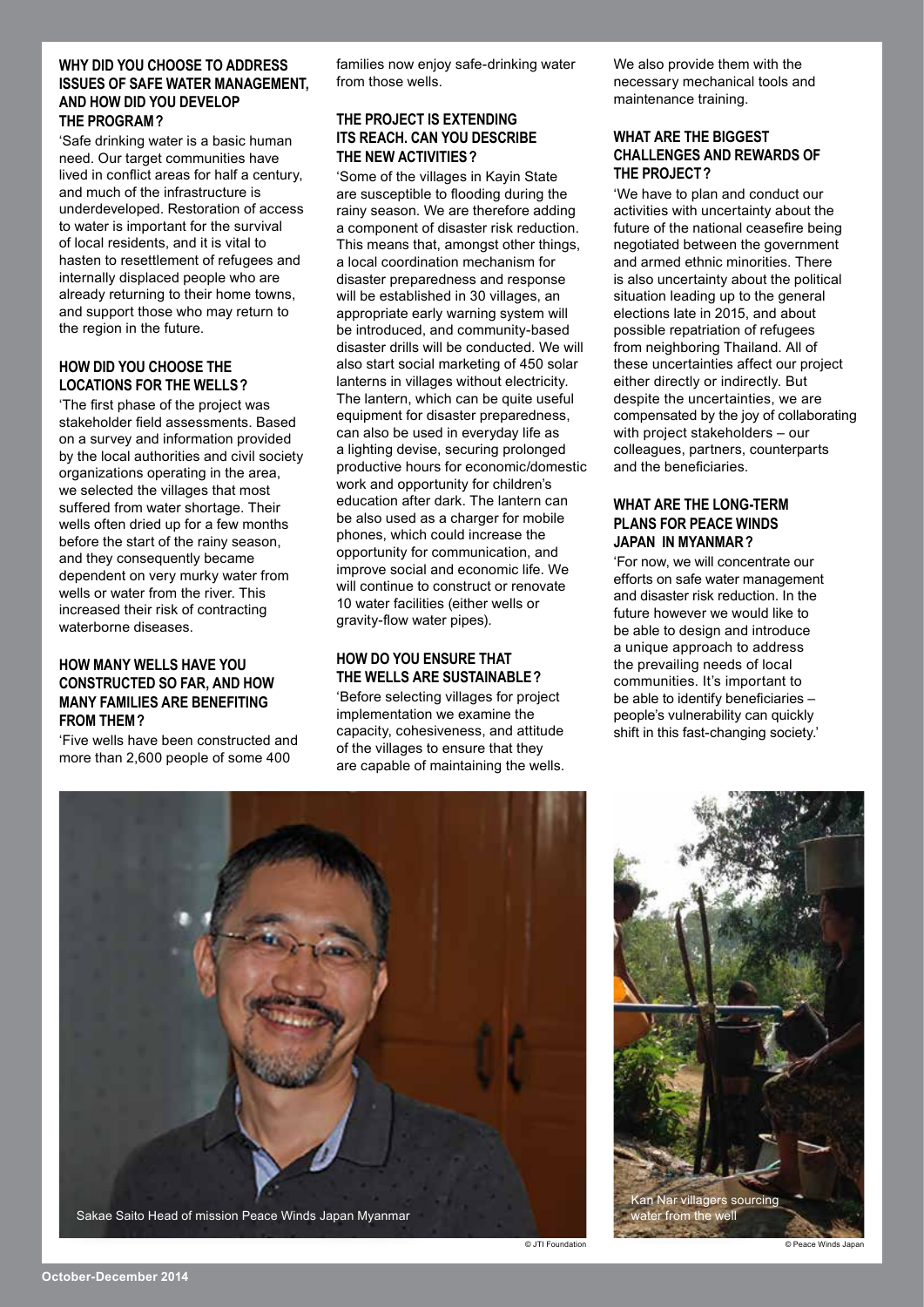



### Wells are changing lives in Kayin State

#### **KAR NAR VILLAGE**

Kar Nar Village has around 300 inhabitants and seven wells, but only two of them are public. During the dry season the wells dry up and villagers have to use water from a nearby stream or another village. During the wet season the village floods and they use rainwater or water from another village located one and a half hours away. As a farmer and member of a family of seven, Daw Saw Hla told Peace Winds Japan that she really appreciates the addition of the new tube well and says, 'When we didn't have the tube well, we fetched water for drinking from the river. But the water is not clean and sometimes we find rubbish floating in it. Sometimes animals such as cows and water buffalo also use the same water. It made me even more worried about the quality of the water. Now we don't have those concerns. Our well water is clear and clean'.



Daw Than Nu of the same family thanked PWJ saying, 'if I could ask for one more thing, I would like to request a water pipe connection directly from the tank to the houses of the elderly and handicapped in our village. This way, those who have difficulties fetching water could have access to water at anytime.'

#### **YWAR KAING KAUNG VILLAGE**

With support from JTI Foundation. PWJ built two tube wells in Ywar Kaing Kaung Village. The village is long and has just one hand dug well that provides water during the dry season. Because the well is located outside of the village it was very difficult for many villagers to fetch water for their home during the dry season. PWJ built one tube well near the center of the village where people often gather, and another one close to many houses. Restaurant owner Daw Mu Lar says, 'I own a small restaurant which requires us to have access to water for cleaning dishes and vegetables, so fetching water was always an issue.'

© JTI Foundation © Peace Winds Japan

During construction of the well, PWJ's Field Assistants, who are experienced community facilitators, visited the village and organized a hygiene promotion workshop for children and adults to learn about the importance of a clean environment in order to improve health. Participants learned how washing hands properly and keeping their hands clean also meant keeping themselves healthy. Village leader Daw Pa Ka is very happy to see that her village does not have to worry about water anymore.

'Many families now have access to good water, especially elderly people who are happy because they can fetch water easily. We will take good care of these wells for a long time. Thank you.' *– Ywar Kaing Kaung, Village leader.*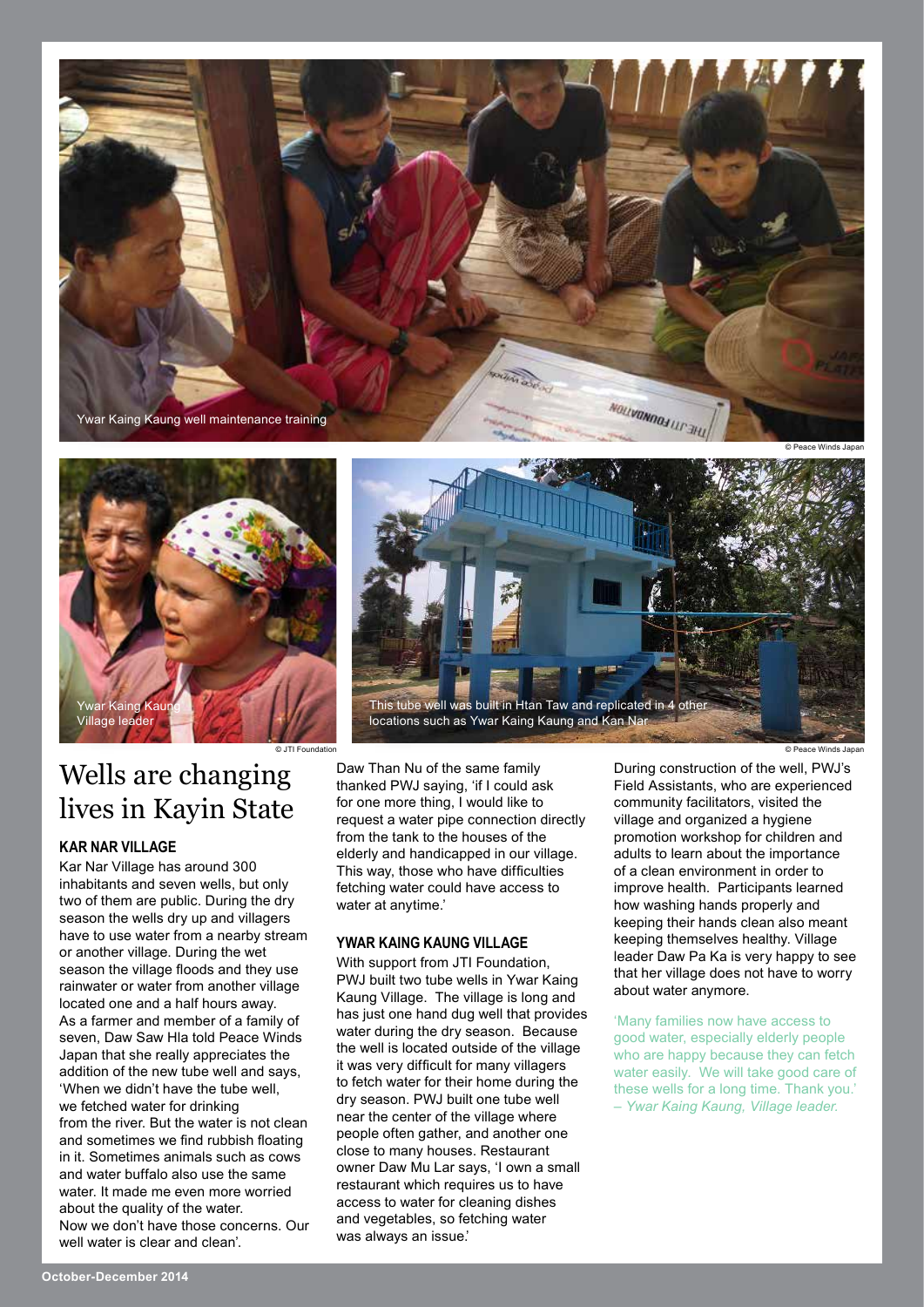# Disaster proof foundations



The JTI Foundation and Habitat for Humanity International (HFHI) partnered in 2013 to support victims of hurricane Haiyan, Philippines, by providing hygiene and shelter repair kits. One year on, we have forged a new three-year partnership that aims at increasing the capacity of Habitat for Humanity's National Organizations (NOs) to deliver impactful disaster risk reduction and disaster relief interventions.

#### **WHO ARE NATIONAL ORGANIZATIONS?**

Habitat for Humanity International was founded in 1976 in the United States with the aim of addressing poverty living issues. Although HFHI operates worldwide, it is the global hub that shares best practice and expertise with local HFHI organizations, known as National Organizations. These NOs are the local entities that implement programs either with the support of HFHI or independently. For example, the JTI Foundation's program with HFHI in the Philippines was jointly implemented by the local Habitat Philippines team.

Habitat for Humanity International has become a global leader in addressing substandard housing, it works in more than 70 countries and supports over 3,000 communities worldwide.

© Habitat for Humanity International

#### **WHY IS HABITAT FOR HUMANTIY INTERNATIONAL'S PROGRAM IMPORTANT?**

HFHI is one of the leading experts in the provision of decent housing to the most vulnerable communities. In some countries however, addressing poor living conditions is only half of the picture and often the population most at risk of poor housing is also threatened by environmental or man-made disasters, which as a cycle negatively impacts their living conditions. To break the pattern and minimize the impact of disaster on housing, HFHI has developed a Disaster Risk Reduction and Response (DR3) Department. DR3 aims to develop innovative housing and shelter assistance models that generate sustainable interventions for people vulnerable to or affected by disaster or conflict. The JTI Foundation is providing support to the DR3 Department to enable it to increase its provision of tools so that NOs are prepared to include a disaster risk reduction component in all their programs.